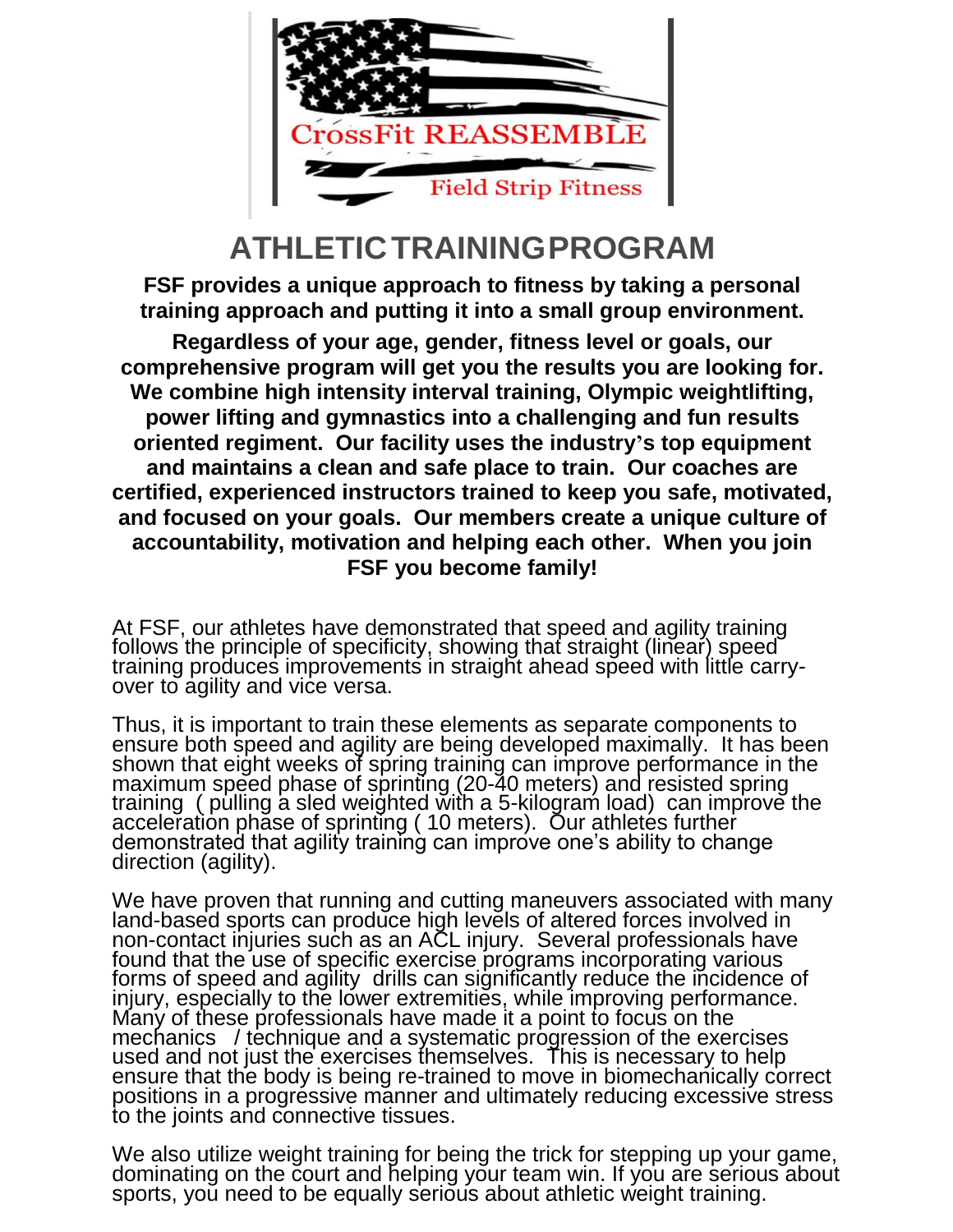## **YOUNG ATHLETE STRENGTH AND CONDITIONING PROGRAM**

**FIELD STRIP FITNESS' Young Athlete Strength and Conditioning Program is an excellent and rare opportunity to access a quality strength and conditioning program for young athletes in the Pittsburgh area.** 

**FIELD STRIP FITNESS is proud to offer a Sports Conditioning Program. Our coaches will use knowledge of the sport along with their skills in CrossFit to create a program that will build strength, endurance and skill. Each 6 week (\$160) or 8 week (\$180) meets twice a week, for one hour each class in a privately coached group setting.**

**Why Utilize our Program? \*Custom Programming**

**\*Knowledge and Experience**

**Our coaches are CPR and First Aid certified coaches who understand the unique issues facing young athletes today and the proper methods to improve their conditioning, performance and life.** 

**Each athlete will work through a customized program that will work towards building a solid foundation of movement quality and strength, improving weak areas, reducing the risk of injury, and improving performance at sport and life.**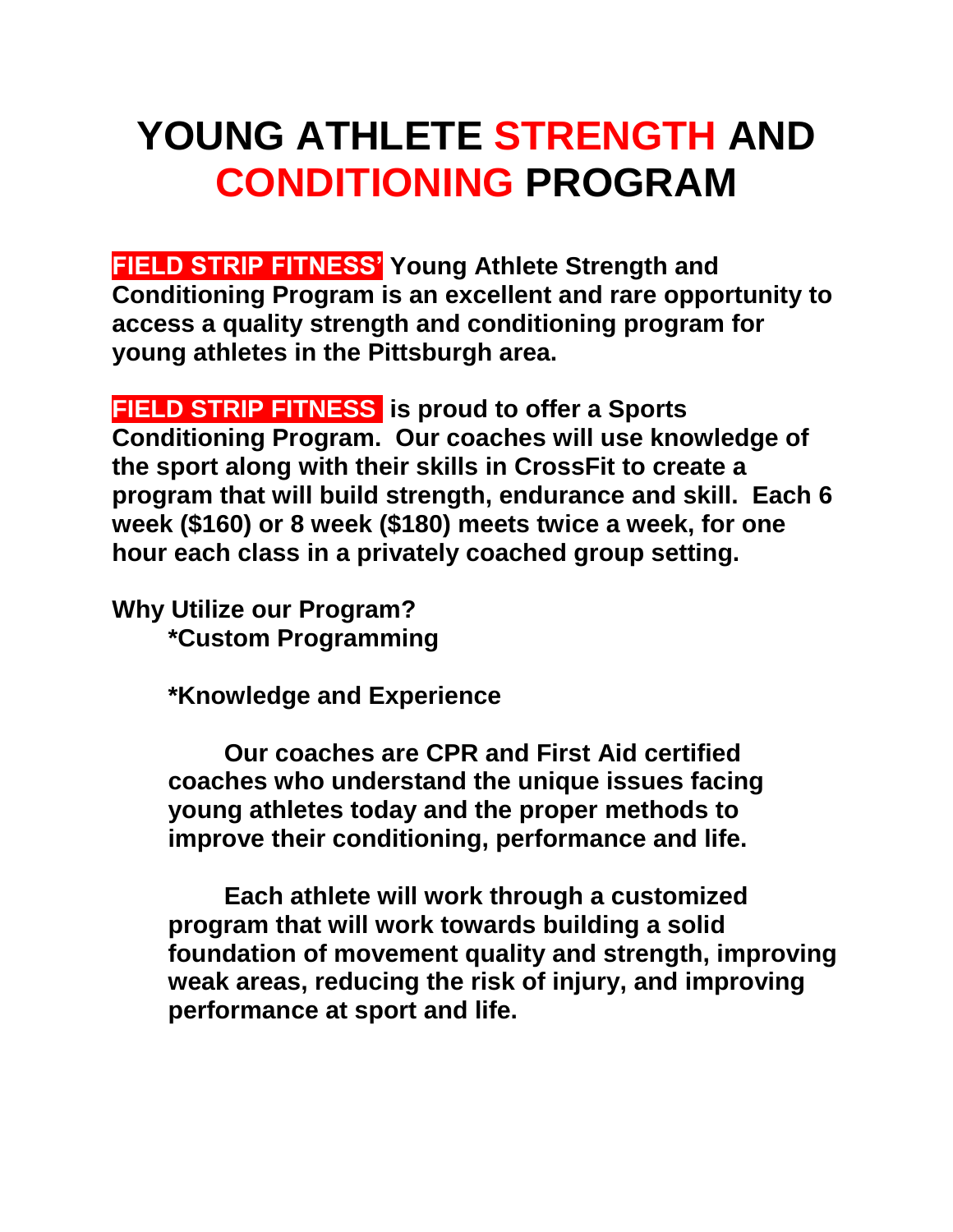# 1 ) Clean and Press and Snatch

 Train being quick and building strong hips and explosiveness

### 1) Standing One arm shoulder Press This is a lot easier on most people's shoulders than pressing straight overhead. Plus the core stabilization required turns this into an awesome full body movement.

## 2) Incline Dumbbell Press

·

· The safest way to do them is with your elbows tucked and palms facing each other. The bodybuilder way to them is with your elbows way out to the sides and palms facing forward. That's more stressful to the shoulders but does seem to hit the pees more effectively

3) 1 Arm Dumbbell Row & Pendley Row This is a great exercise for **building up your upper** back and lats. It can be done strictly with a sawing motion, allowing the weight to drift forward slightly at the bottom of each rep, then pulling it up towards your hip.

## 4) 1 Arm Landmine Row and pull ups This is another great variation of a 1 arm row that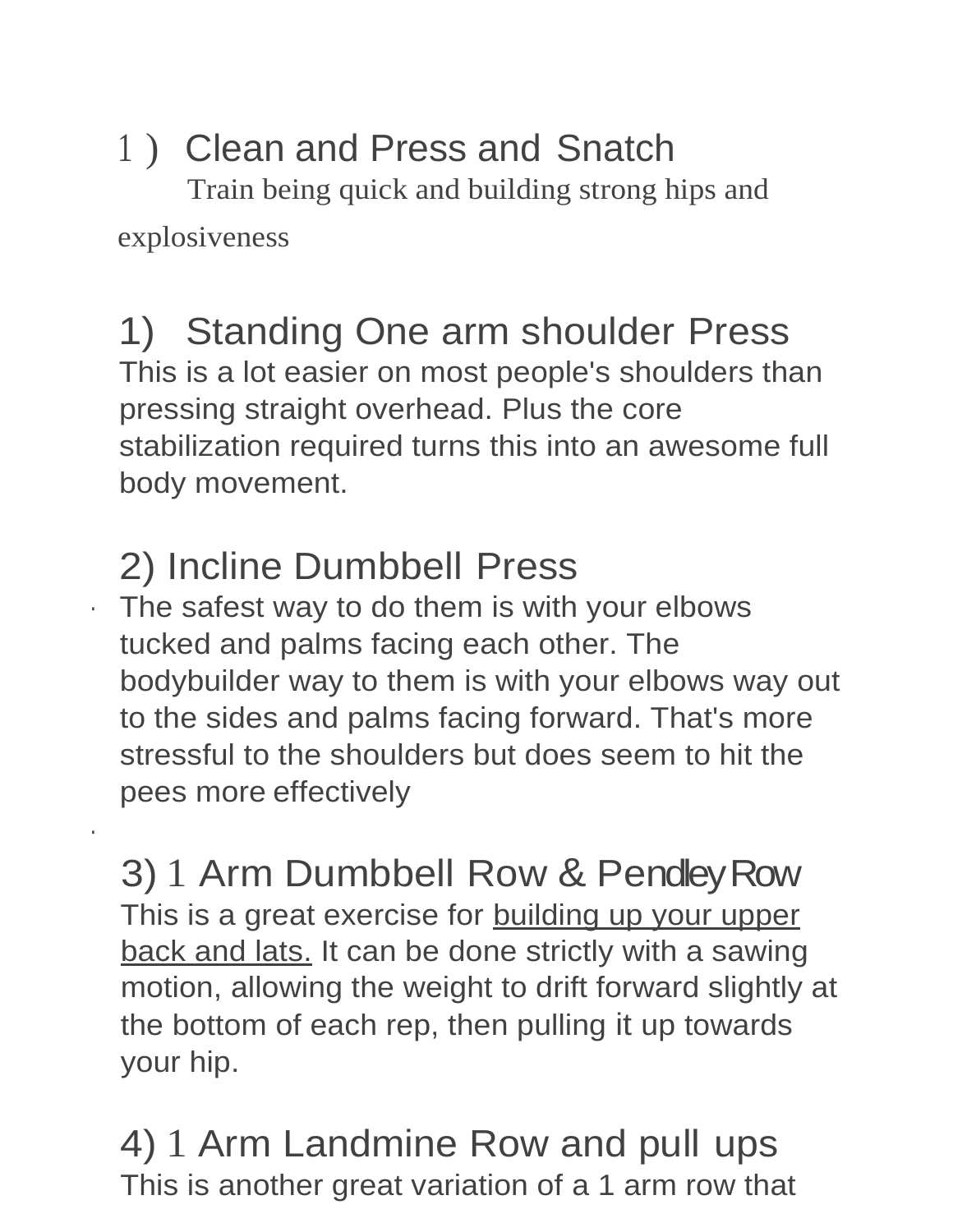helps pack size on the lats and upper back, back, glutes, hamstrings, quads, forearms and entire midsection.

## 9) Goblet Squat·

A goblet squat with a dumbbell or kettlebell will be all that most people ever need.

Be sure to stretch and mobilize the ankles, calves, hips, glutes, hamstrings and thoracic spine for optimal, injury-free squatting. And always use a load you can dominate with perfect form. When you go too heavy and allow the form to get loose you're just asking to get hurt.

## 10) Sled Dragging/ Pushing

So it's not a traditional barbell or dumbbell movement that would usually make the list of best weight training exercises. The fact is you're using weights when you use a sled. Not only that but sled work can build leg size and strength like a mofo, while simultaneously improving your conditioning. I consider it an essential part of any training program. If you look at the quads of any cyclist or speed skater you'll see that quads respond well to volume. The best part of the sled is the lack of eccentric component. So you can pile on the volume and frequency, which will make your legs grow without your recovery ability getting crushed.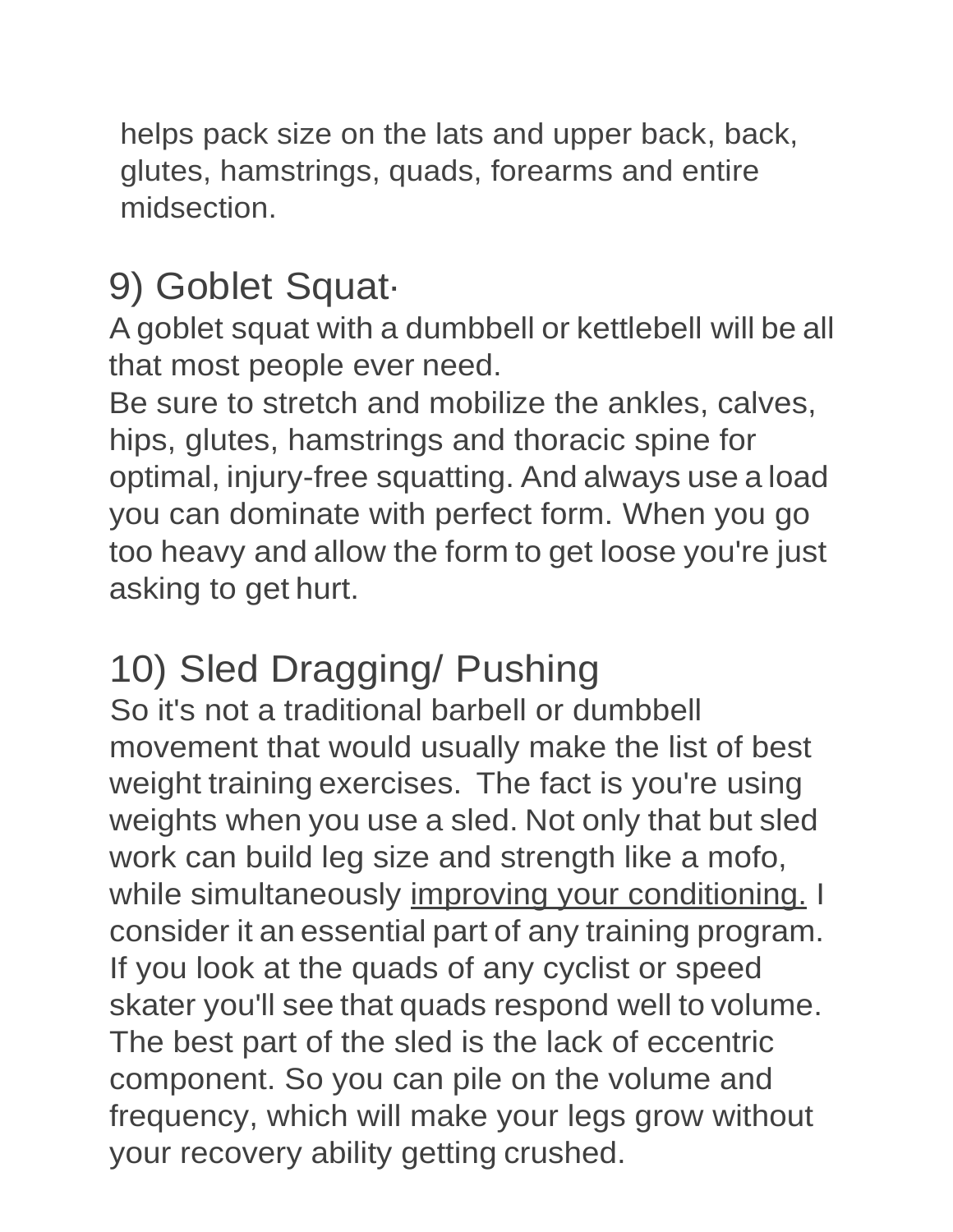### ASSUMPTION OF RISK AND RELEASE OF LIABILITY

 *In consideration of being permitted to participate in the Activity*



\_\_\_\_\_\_\_\_ ( initial here ) I acknowledge that I am aware of the possible risks, dangers, and hazards associated with my participation in the Activity, including the possible risk of sever or fatal injury to myself of others. I understand that the Activity involves physical exertion and potentially hazardous activities. I do hereby declare myself to be in good general health and am unaware of any condition, impairment, disease, infirmity, or other illness that would prevent my participation in this Activity. If I am under the care of a physician, I have received his/her permission to participate in activities which require physical exertion. And, should my health change at any point during my membership, I agree to remove myself from potentially hazardous activities.

\_\_\_\_\_\_\_\_ ( initial here ) I acknowledge that I have read and understand the Guidelines and Policies provided by FSF by Grace Barbell aka CrossFit Reassemble

\_\_\_\_\_\_\_\_ ( initial here ) In return for FSF by Grace Barbell aka CrossFit Reassemble allowing me to voluntarily participate in the Activity, I agree to assume and accept all risks arising out of , associated with, or related to my participating in the Activity and to be solely responsible for any injury, loss. Or damage which I might sustain while participating in the Activity, even though such risks may have been caused by the negligence of FSF by Gracebarbell aka CrossFit Reassemble. These risks include, but are not limited to injuries resulting from slips, falls, or strains, aggravation of preexisting medical conditions and injuries resulting from use of fitness equipment;

#### *To the maximum extent permitted by the law,*

\_\_\_\_\_\_\_\_ ( initial here ) I release and indemnify FSF by Gracebarbell ask CrossFit Reassemble and its officers, directors, employees, volunteers, and representatives, from and against any present or future claim, loss, or liability for injury to person or property which I may suffer, even though such risks may have been caused by the negligence of FSF by Gracebarbell aka CrossFit Reassemble, or for which I may be liable to any of other person, during my participation in the Activity.

\_\_\_\_\_\_\_\_ ( initial here ) I hereby grant permission to FSF by Gracebarbell aka CrossFit Reassemble or its agents and emergency responders to arrange or render medical treatment or evacuation or any other medical services deemed necessary or appropriate for my safety and well-being, if I become injured or ill during the Activity. I understand that accident and health insurance is not provided by FSF by Gracebarbell aka CrossFit Reassemble for participants and that I am responsible for payment of any medical attention that may be necessary.

\_\_\_\_\_\_\_\_ ( initial here ) I grant FSF by Gracebarbell aka CrossFit Reassemble, in its sole discretion, full permission to take and use the photographs and /or videos of me, either alone or with others, for use on their websites / social media sites or other electronic form, print or media, without notifying me, in promotion of FSF by Gracebarbell aka CrossFit Reassemble and its related entities. I hereby waive any right to inspect or approve the photographs or electronic matter used in promotion by FSF by Gracebarbell aka CrossFit Reassemble and its related entities.

### I HAVE CAREFULLY READ THIS AGREEMENT AND FULLY UNDERSTAND ITS CONTENTS. I VOLUNTARILY AGREE TTO BIND MYSELF, MY HEIRS, EXECUTORS AND REPRESENTATIVES IN THE EVEN OF MY DEATH OR INCAPACITY.

Participant's Signature Today's Date

Participant's name printed Date of Birth

Parent or Guardians Signature ( if under 18 years of age) *I hereby give my consent for the above child to participate in the Field Strip Fitness by Gracebarbell aka CrossFit Reassemble Athletic Program*

\_\_\_\_\_\_\_\_\_\_\_\_\_\_\_\_\_\_\_\_\_\_\_\_\_\_\_\_\_\_\_\_\_\_\_\_\_\_\_\_\_\_\_\_\_\_\_\_\_\_\_\_\_\_\_\_\_\_\_\_\_\_\_\_\_\_\_\_\_\_\_\_\_\_\_\_\_\_\_\_\_\_\_\_\_\_\_\_\_

\_\_\_\_\_\_\_\_\_\_\_\_\_\_\_\_\_\_\_\_\_\_\_\_\_\_\_\_\_\_\_\_\_\_\_\_\_\_\_\_\_\_\_\_\_\_\_\_\_\_\_\_\_\_\_\_\_\_\_\_\_\_\_\_\_\_\_\_\_\_\_\_\_\_\_\_\_\_\_\_\_\_\_\_\_\_\_\_\_

\_\_\_\_\_\_\_\_\_\_\_\_\_\_\_\_\_\_\_\_\_\_\_\_\_\_\_\_\_\_\_\_\_\_\_\_\_\_\_\_\_\_\_\_\_\_\_\_\_\_\_\_\_\_\_\_\_\_\_\_\_\_\_\_\_\_\_\_\_\_\_\_\_\_\_\_\_\_\_\_\_\_\_\_\_\_\_\_\_

Participant Cellphone number\_\_\_\_\_\_\_\_\_\_\_\_\_\_\_\_\_\_\_\_\_\_\_\_\_\_\_\_\_